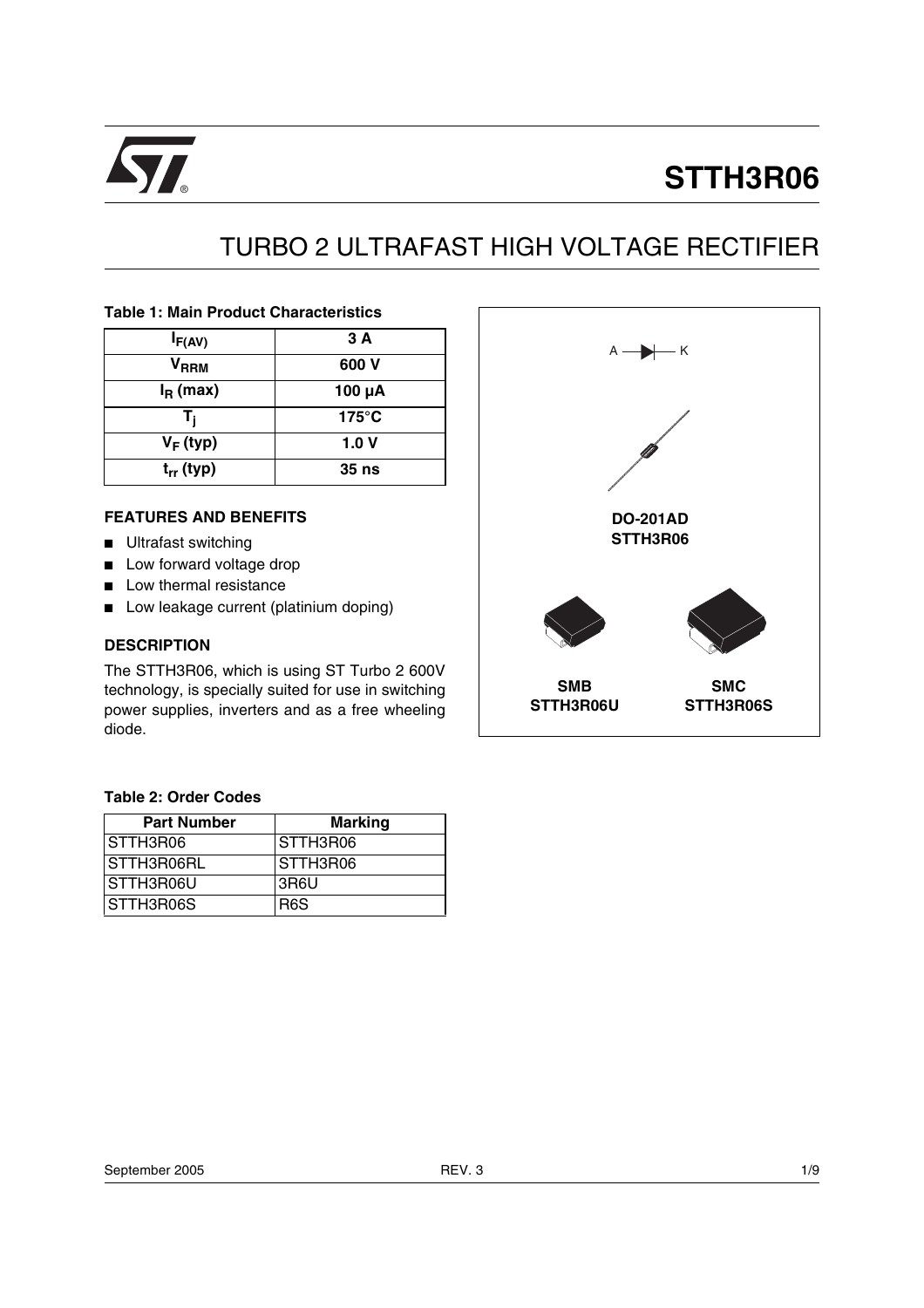## **STTH3R06**

| Symbol           | <b>Parameter</b>                       |                 |                    | Value | Unit        |
|------------------|----------------------------------------|-----------------|--------------------|-------|-------------|
| $V_{RRM}$        | Repetitive peak reverse voltage        |                 |                    | 600   | v           |
| F(RMS)           | <b>RMS</b> forward current             |                 |                    | 10    | A           |
| $I_{F(AV)}$      | Average forward current                | <b>DO-201AD</b> | $T = 80^{\circ}$ C | 3     | A           |
|                  | $\delta = 0.5$                         | <b>SMB</b>      | $TI = 55^{\circ}C$ |       |             |
|                  |                                        | <b>SMC</b>      | $TI = 80^{\circ}C$ |       |             |
| <sup>I</sup> FSM | Surge non repetitive forward current   | DO-201AD        | $tp = 10ms$        | 55    | A           |
|                  |                                        | SMB / SMC       | sinusoidal         | 45    |             |
| $T_{\text{stg}}$ | Storage temperature range              | $-65$ to $+175$ | $^{\circ}C$        |       |             |
| T.               | Maximum operating junction temperature |                 |                    | 175   | $^{\circ}C$ |

## **Table 4: Thermal Parameters**

| Symbol        | <b>Parameter</b>                  | <b>Maximum</b>              | Unit |    |      |
|---------------|-----------------------------------|-----------------------------|------|----|------|
| $R_{th(i-l)}$ | Junction to lead                  | $DO-201AD$ $L = 10$ mm      |      | 20 | °C/W |
|               |                                   | <b>SMB</b>                  |      | 25 |      |
|               |                                   | <b>SMC</b>                  |      | 20 |      |
| $R_{th(i-a)}$ | Junction to ambient (see fig. 13) | $\text{DO-201AD}$ L = 10 mm |      | 75 | °C/W |

## **Table 5: Static Electrical Characteristics**

| Symbol | <b>Parameter</b>        | <b>Test conditions</b> |                 | Min. | <b>Typ</b> | Max. | Unit |
|--------|-------------------------|------------------------|-----------------|------|------------|------|------|
| ΙR     | Reverse leakage current | $T_i = 25^{\circ}C$    | $V_R = V_{RRM}$ |      |            | 3    | μA   |
|        |                         | $T_i = 150^{\circ}$ C  |                 |      | 15         | 100  |      |
| VF     | Forward voltage drop    | $T_i = 25^{\circ}C$    | $I_F = 3A$      |      |            | 1.7  |      |
|        |                         | $T_i = 150^{\circ}$ C  |                 |      | 1.0        | 1.25 |      |

To evaluate the conduction losses use the following equation: P = 1.03 x I<sub>F(AV)</sub> + 0.09 I<sub>F</sub><sup>2</sup>(RMS)

## **Table 6: Dynamic Characteristics**

| Symbol          | <b>Parameter</b>            | <b>Test conditions</b>                                                                        | Min. | Typ | Max. | Unit |
|-----------------|-----------------------------|-----------------------------------------------------------------------------------------------|------|-----|------|------|
| $t_{rr}$        | Reverse recovery            | $T_i = 25^{\circ}C$ $ I_F = 0.5A$ $I_{RR} = 0.25A$ $I_R = 1A$                                 |      |     | 30   | ns   |
|                 | time                        | $I_F = 1A$ dl <sub>F</sub> /dt = -50 A/us V <sub>B</sub> =30V                                 |      | 35  |      |      |
| t <sub>fr</sub> | Forward recovery<br>time    | $T_i = 25^{\circ}C$ $ I_F = 3A$ dl <sub>F</sub> /dt = 100 A/µs<br>$V_{FR}$ = 1.1 x $V_{Fmax}$ |      |     | 100  | ns   |
| V <sub>FP</sub> | Forward recovery<br>voltage | $I_F = 3A$ dl <sub>F</sub> /dt = 100 A/µs                                                     |      |     | 10   |      |

 $\sqrt{1}$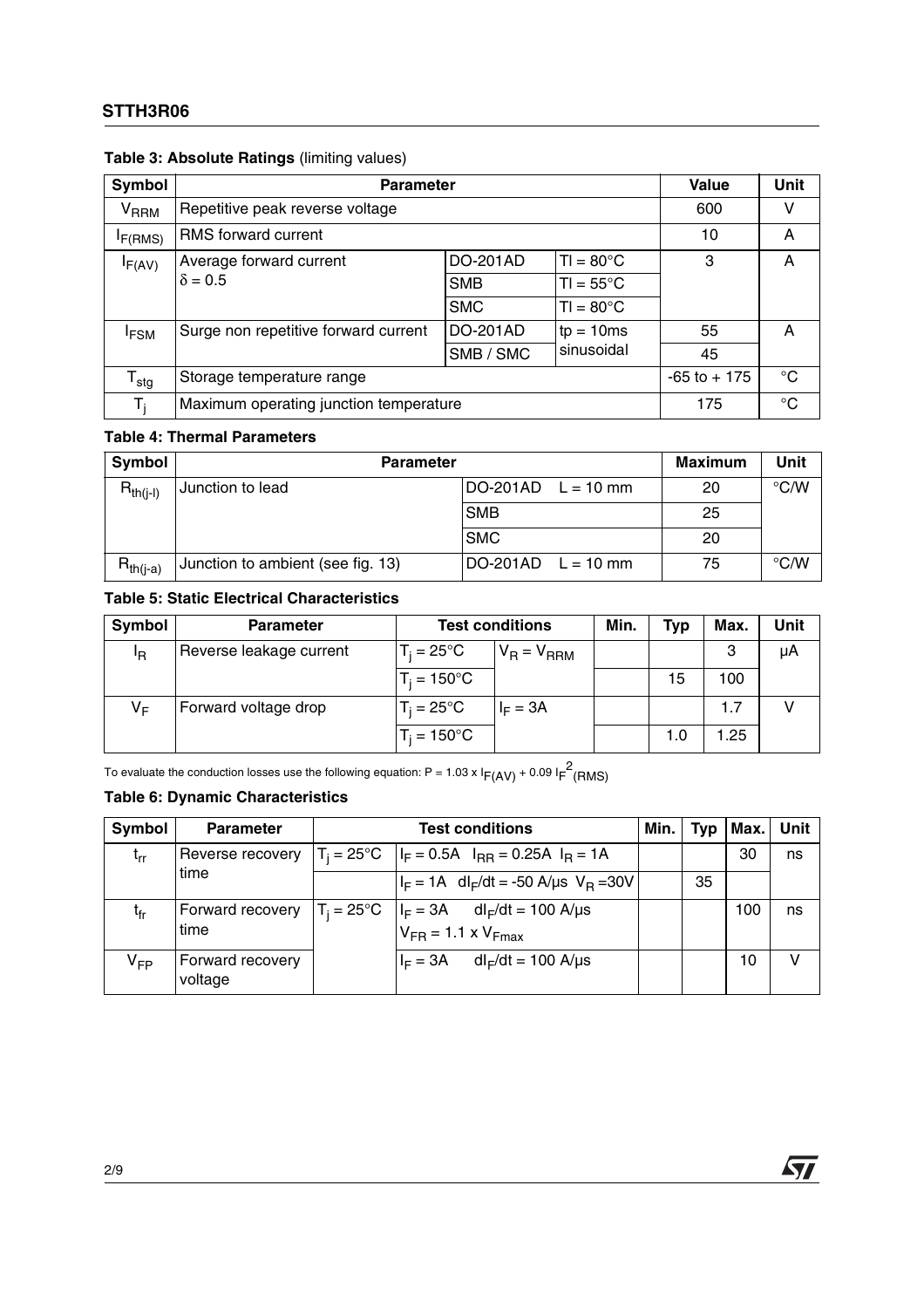#### **Figure 1: Conduction losses versus average current**



**Figure 3: Relative variation of thermal impedance junction ambient versus pulse duration (epoxy** printed circuit FR4,  $L_{leads} = 10$ mm,  $S_{CU} = 1$ cm<sup>2</sup>)



Figure 5: Reverse recovery time versus dl<sub>F</sub>/dt **(typical values)**



#### **Figure 2: Forward voltage drop versus forward current**



**Figure 4: Peak reverse recovery current versus dIF/dt (typical values)**



**Figure 6: Reverse recovery charges versus dIF/dt (typical values)**



57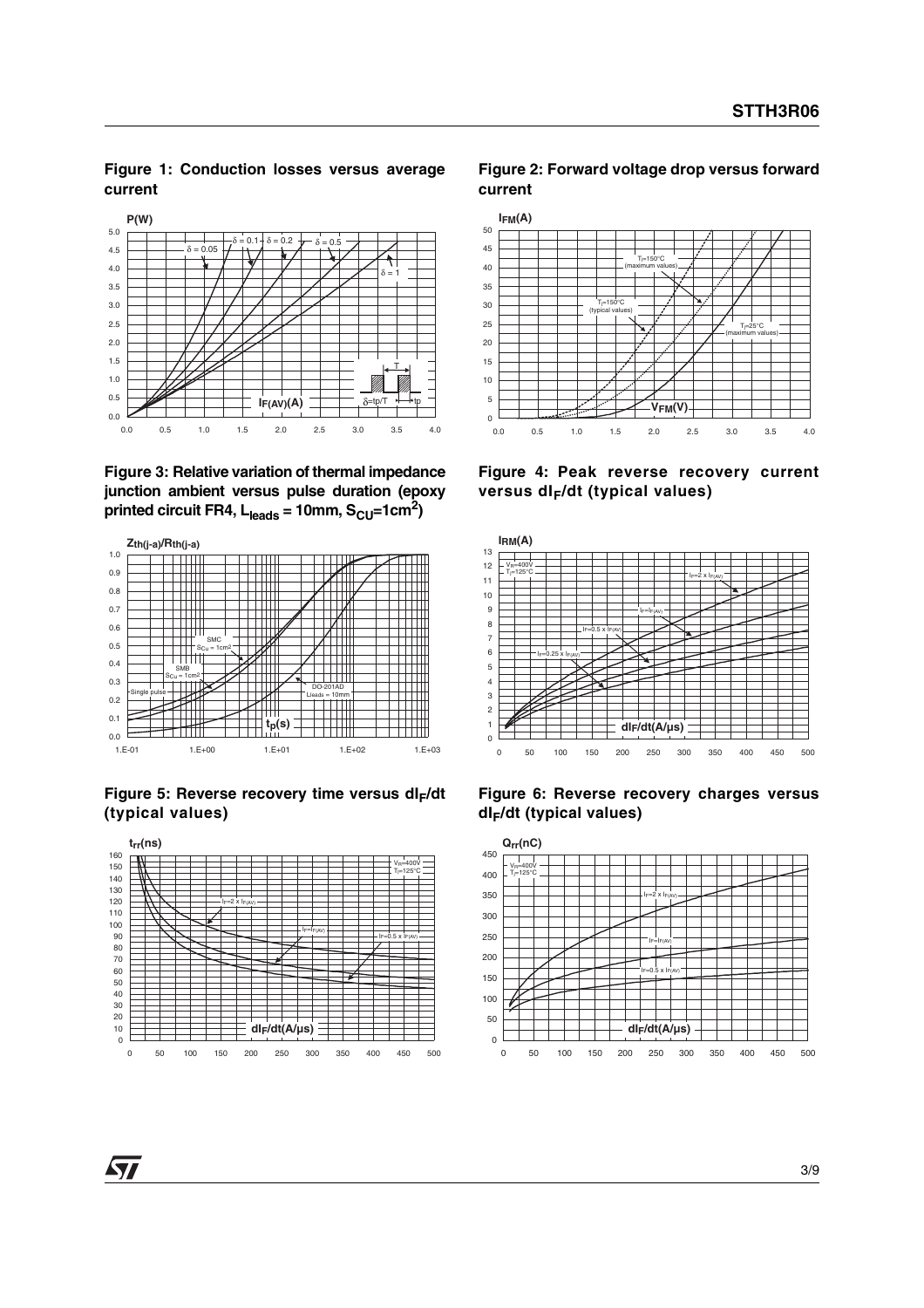Figure 7: Softness factor versus d<sub>IF</sub>/dt (typical **values)**







**Figure 11: Junction capacitance versus reverse voltage applied (typical values)**



#### **Figure 8: Relative variations of dynamic parameters versus junction temperature**



Figure 10: Forward recovery time versus dl<sub>F</sub>/dt **(typical values)**



**Figure 12: Thermal resistance junction to ambient versus copper surface under lead (epoxy FR4, e<sub>CU</sub>=35μm) (DO-201AD)** 



**Ayy** 

4/9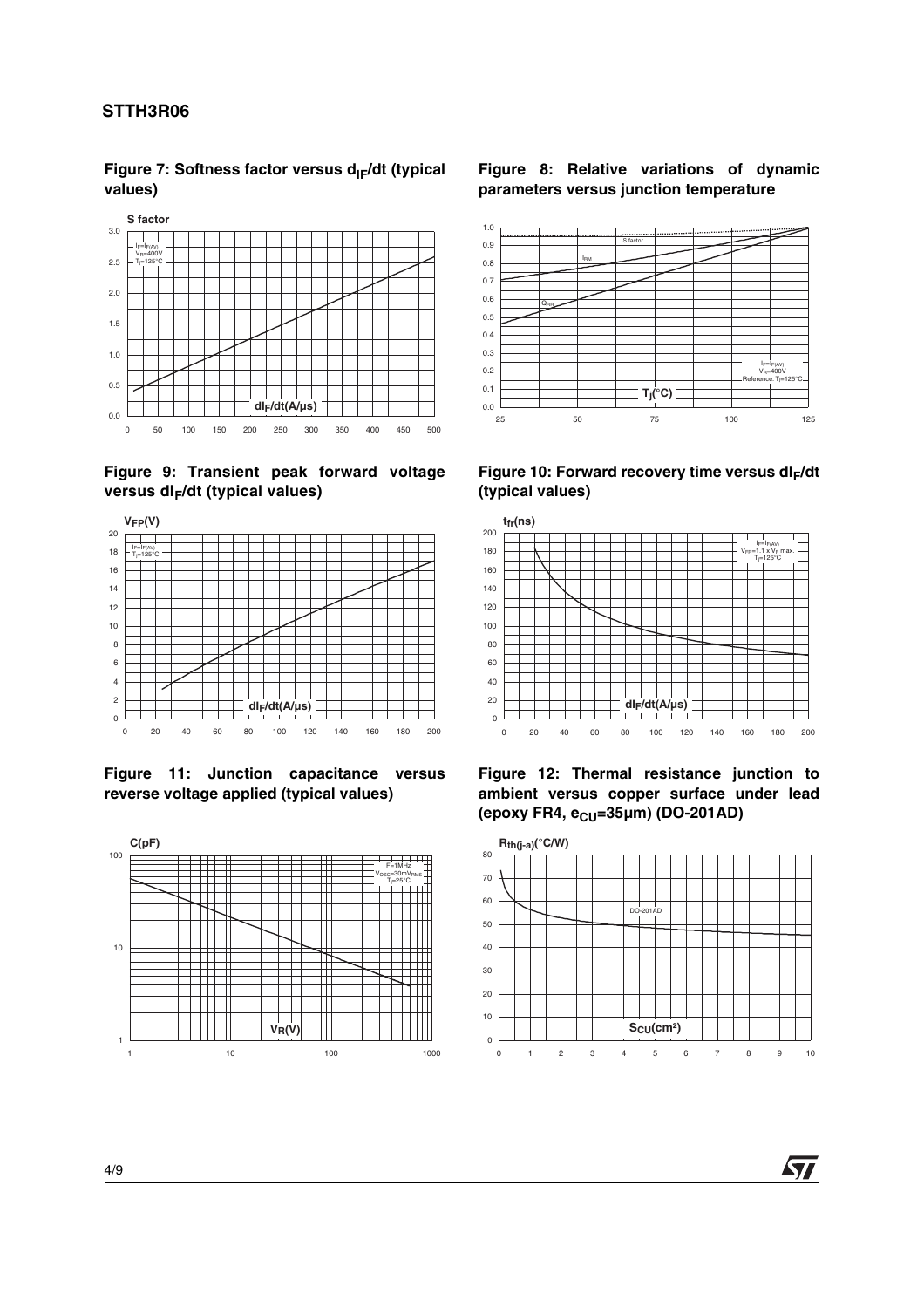**Figure 13**: **Thermal resistance junction to ambient versus copper surface under lead** (epoxy FR4, e<sub>CU</sub>=35µm) (SMB / SMC)



**Figure 14**: **Thermal resistance versus lead length**



 $\sqrt{27}$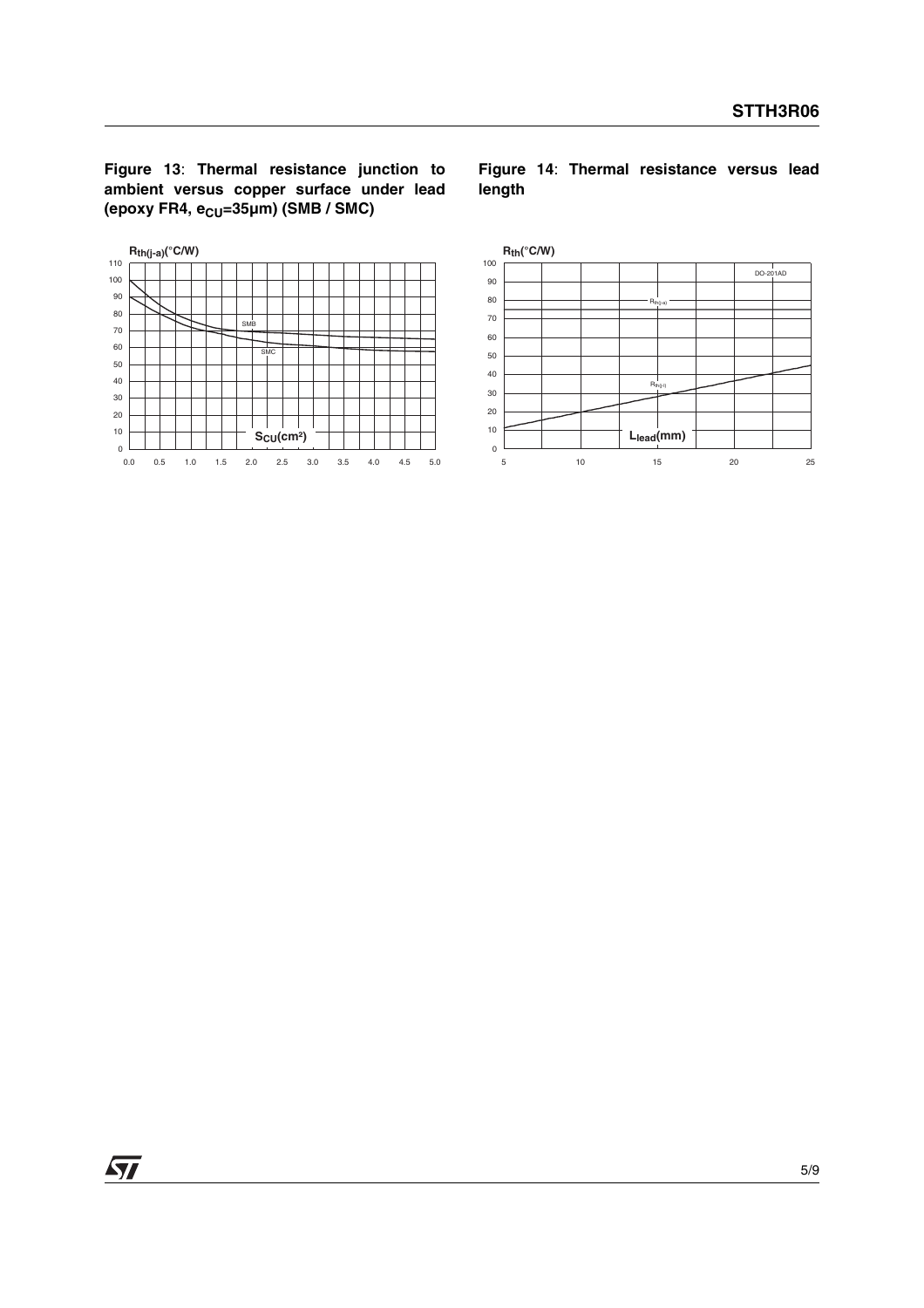



|      | <b>DIMENSIONS</b> |                    |       |               |  |
|------|-------------------|--------------------|-------|---------------|--|
| REF. |                   | <b>Millimeters</b> |       | <b>Inches</b> |  |
|      | Min.              | Max.               | Min.  | Max.          |  |
| A1   | 1.90              | 2.45               | 0.075 | 0.096         |  |
| A2   | 0.05              | 0.20               | 0.002 | 0.008         |  |
| b    | 1.95              | 2.20               | 0.077 | 0.087         |  |
| C    | 0.15              | 0.41               | 0.006 | 0.016         |  |
| E    | 5.10              | 5.60               | 0.201 | 0.220         |  |
| E1   | 4.05              | 4.60               | 0.159 | 0.181         |  |
| D    | 3.30              | 3.95               | 0.130 | 0.156         |  |
| L    | 0.75              | 1.60               | 0.030 | 0.063         |  |

## **Figure 16: SMB Foot Print Dimensions**

(in millimeters)

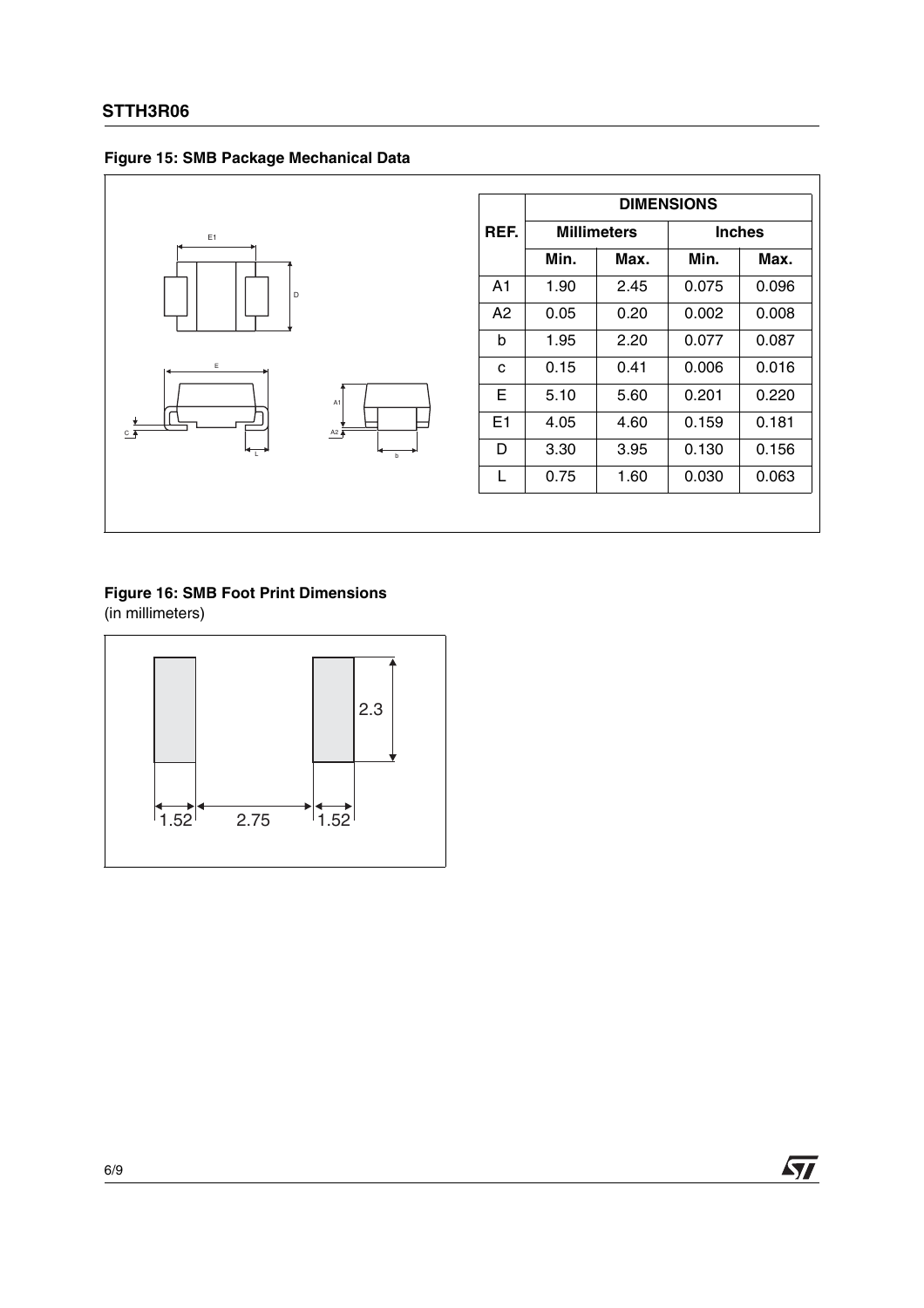**Figure 17: SMC Package Mechanical Data**



|      | <b>DIMENSIONS</b>  |      |       |               |  |
|------|--------------------|------|-------|---------------|--|
| REF. | <b>Millimeters</b> |      |       | <b>Inches</b> |  |
|      | Min.               | Max. | Min.  | Max.          |  |
| A1   | 1.90               | 2.45 | 0.075 | 0.096         |  |
| A2   | 0.05               | 0.20 | 0.002 | 0.008         |  |
| b    | 2.90               | 3.2  | 0.114 | 0.126         |  |
| C    | 0.15               | 0.41 | 0.006 | 0.016         |  |
| Е    | 7.75               | 8.15 | 0.305 | 0.321         |  |
| E1   | 6.60               | 7.15 | 0.260 | 0.281         |  |
| E2   | 4.40               | 4.70 | 0.173 | 0.185         |  |
| D    | 5.55               | 6.25 | 0.218 | 0.246         |  |
| L    | 0.75               | 1.60 | 0.030 | 0.063         |  |

## **Figure 18: SMC Foot Print Dimensions**

(in millimeters)

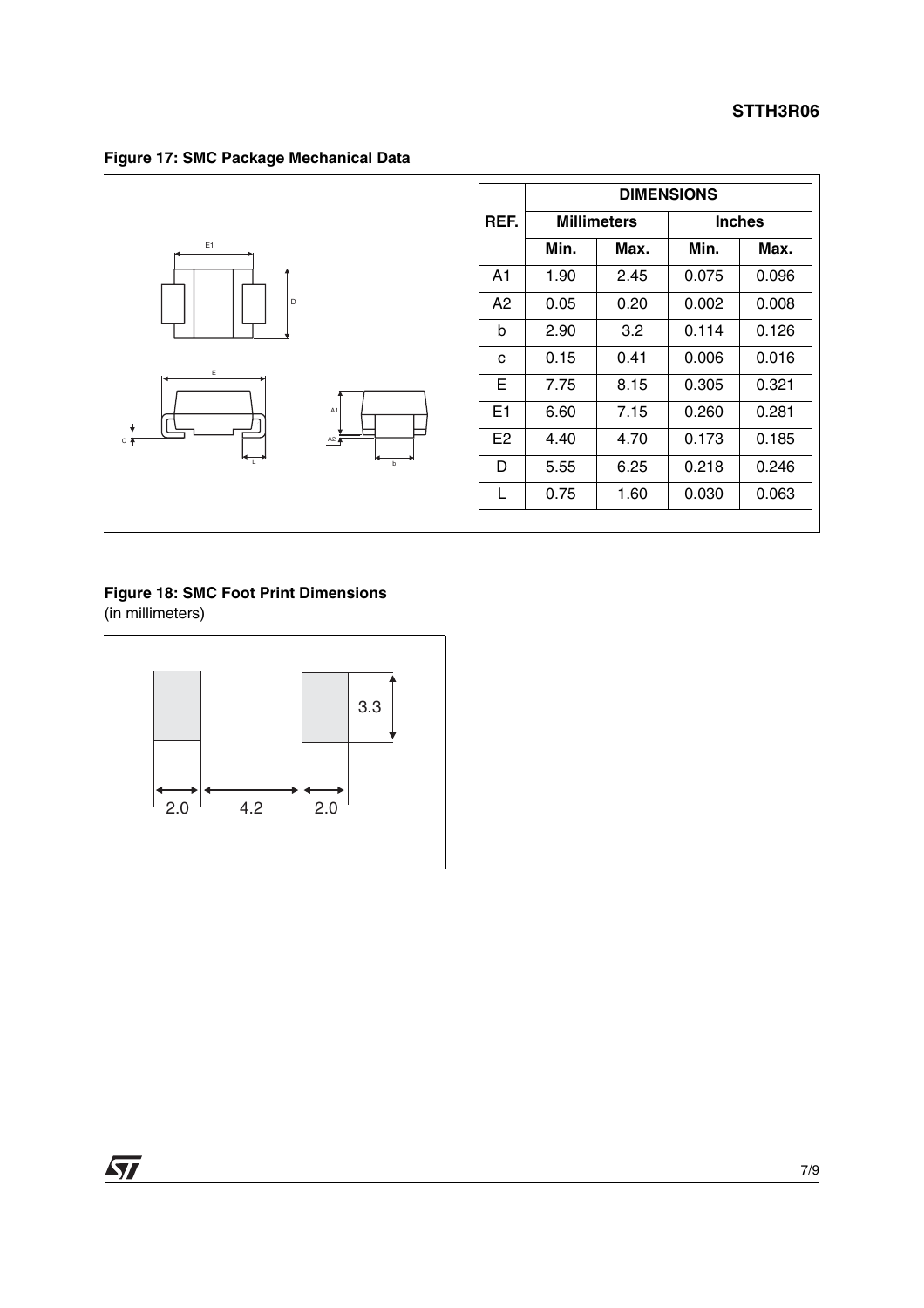

## **Figure 19: DO-201AD Package Mechanical Data**

In order to meet environmental requirements, ST offers these devices in ECOPACK® packages. These packages have a Lead-free second level interconnect . The category of second level interconnect is marked on the package and on the inner box label, in compliance with JEDEC Standard JESD97. The maximum ratings related to soldering conditions are also marked on the inner box label. ECOPACK is an ST trademark. ECOPACK specifications are available at: www.st.com.

## **Table 7: Ordering Information**

| <b>Ordering type</b> | <b>Marking</b>   | Package    | Weight    | <b>Base qty</b> | <b>Delivery</b><br>mode |
|----------------------|------------------|------------|-----------|-----------------|-------------------------|
| STTH3R06             | STTH3R06         | DO-201AD   | 1.12 $q$  | 600             | Ammopack                |
| STTH3R06-RL          | STTH3R06         | DO-201AD   | 1.12 $g$  | 1900            | Tape & reel             |
| STTH3R06U            | 3R6U             | <b>SMB</b> | 0.11 g    | 2500            | Tape & reel             |
| STTH3R06S            | R <sub>6</sub> S | <b>SMC</b> | $0.243$ g | 2500            | Tape & reel             |

■ Epoxy meets UL94, V0

■ Band indicated cathode (DO-201AD)

■ Bending method: see application note AN1471 (DO-201AD)

## **Table 8: Revision History**

| <b>Date</b> | <b>Revision</b> | <b>Description of Changes</b>                                                         |
|-------------|-----------------|---------------------------------------------------------------------------------------|
| March-2003  |                 | <b>First issue</b>                                                                    |
| 07-Sep-2004 |                 | SMB and SMC packages added                                                            |
| 14-Oct-2005 |                 | Changed marking of STTH3R06U from R06U to 3R6U on<br>page 1. Added ECOPACK statement. |

**AVI**